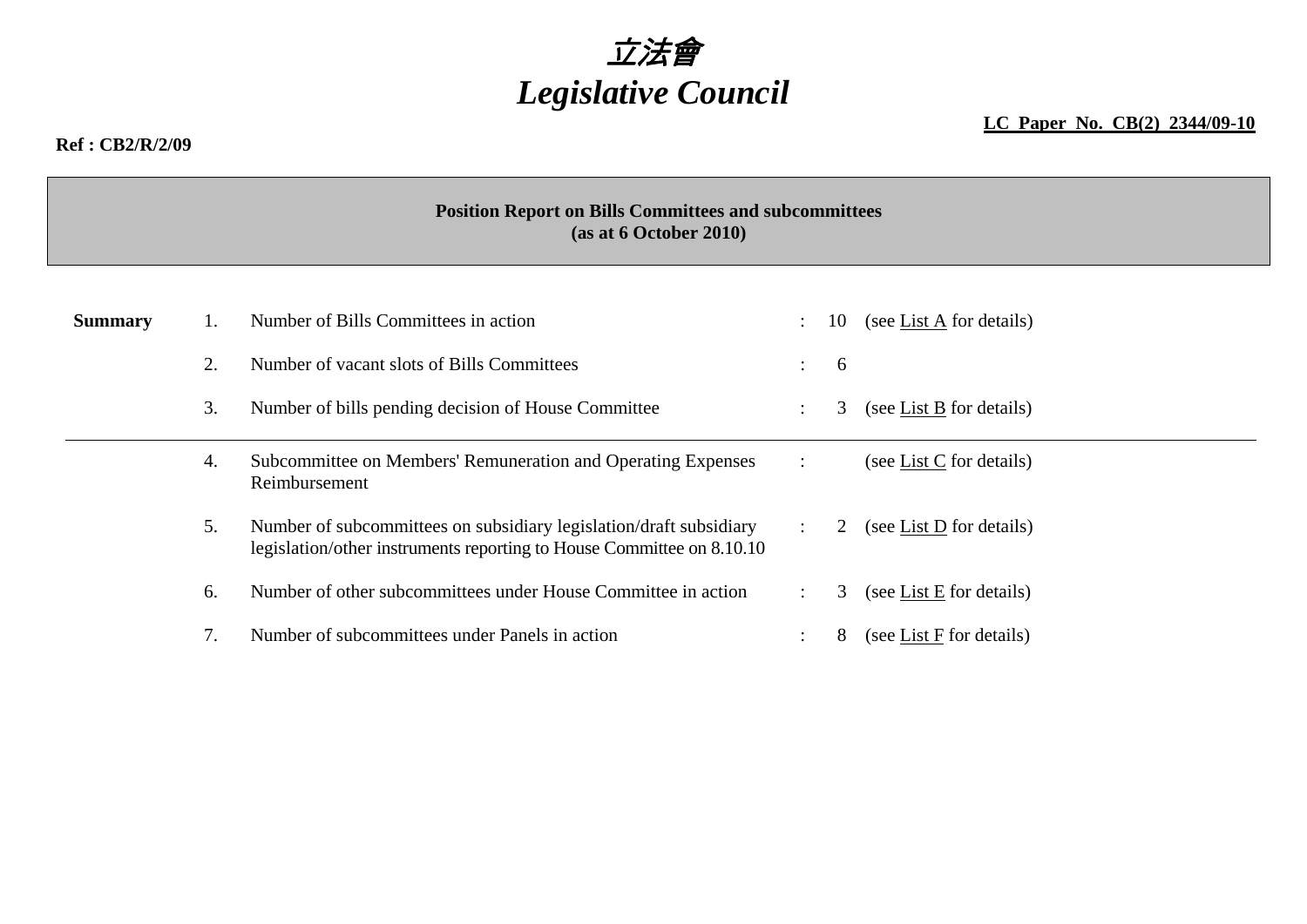| <b>List A: Bills Committees in action</b>                                                                                  |                                                                            |                                               |                                                                                                                                                                          |                                            |                                                                                                                                                                   |                                                                                           |  |  |
|----------------------------------------------------------------------------------------------------------------------------|----------------------------------------------------------------------------|-----------------------------------------------|--------------------------------------------------------------------------------------------------------------------------------------------------------------------------|--------------------------------------------|-------------------------------------------------------------------------------------------------------------------------------------------------------------------|-------------------------------------------------------------------------------------------|--|--|
| Name of Bills Committee<br>Clerk                                                                                           | Date of<br>introduction<br>of Bill into<br>Legislative<br>Council          | Date of formation of Bills<br>Committee       | Date and<br>number of<br>meetings                                                                                                                                        | Date to<br>report to<br>House<br>Committee | <b>Expected</b> date<br>for resumption<br>of Second                                                                                                               | Remarks                                                                                   |  |  |
| <b>Bills Committee on Arbitration</b><br>1.<br>Bill<br>- Miss Betty MA<br>CCS(2)4<br>Tel: 2869 9255                        | Chairman/Deputy Chairman   held<br>8.7.09<br>10.7.09<br>Dr Hon Margaret NG |                                               | 15<br>28.7.09<br>16.9.09<br>5.10.09<br>5.11.09<br>19.11.09<br>3.12.09<br>21.12.09<br>14.1.10<br>25.1.10<br>10.2.10<br>23.2.10<br>30.4.10<br>12.5.10<br>1.6.10<br>20.9.10 | 23.10.09<br>(Verbal<br>report)<br>22.10.10 | Reading debate<br>Administration's<br>Pending<br>the<br>response to outstanding issues, the<br>Bills Committee will report to the<br>House Committee on 22.10.10. |                                                                                           |  |  |
| <b>Bills Committee on Buildings</b><br>2.<br><b>Energy Efficiency Bill</b><br>- Miss Becky YU<br>CCS(1)1<br>Tel: 2869 9213 | 9.12.09                                                                    | 11.12.09<br>Hon Audrey EU Yuet-mee,<br>SC, JP | 15<br>8.1.10<br>28.1.10<br>9.2.10<br>26.2.10<br>11.3.10<br>31.3.10<br>26.4.10<br>5.5.10<br>27.5.10                                                                       | 9.4.10<br>(Verbal<br>report)               |                                                                                                                                                                   | be held<br>Next meeting to<br>on<br>18.10.10 to<br>with<br>the<br>meet<br>Administration. |  |  |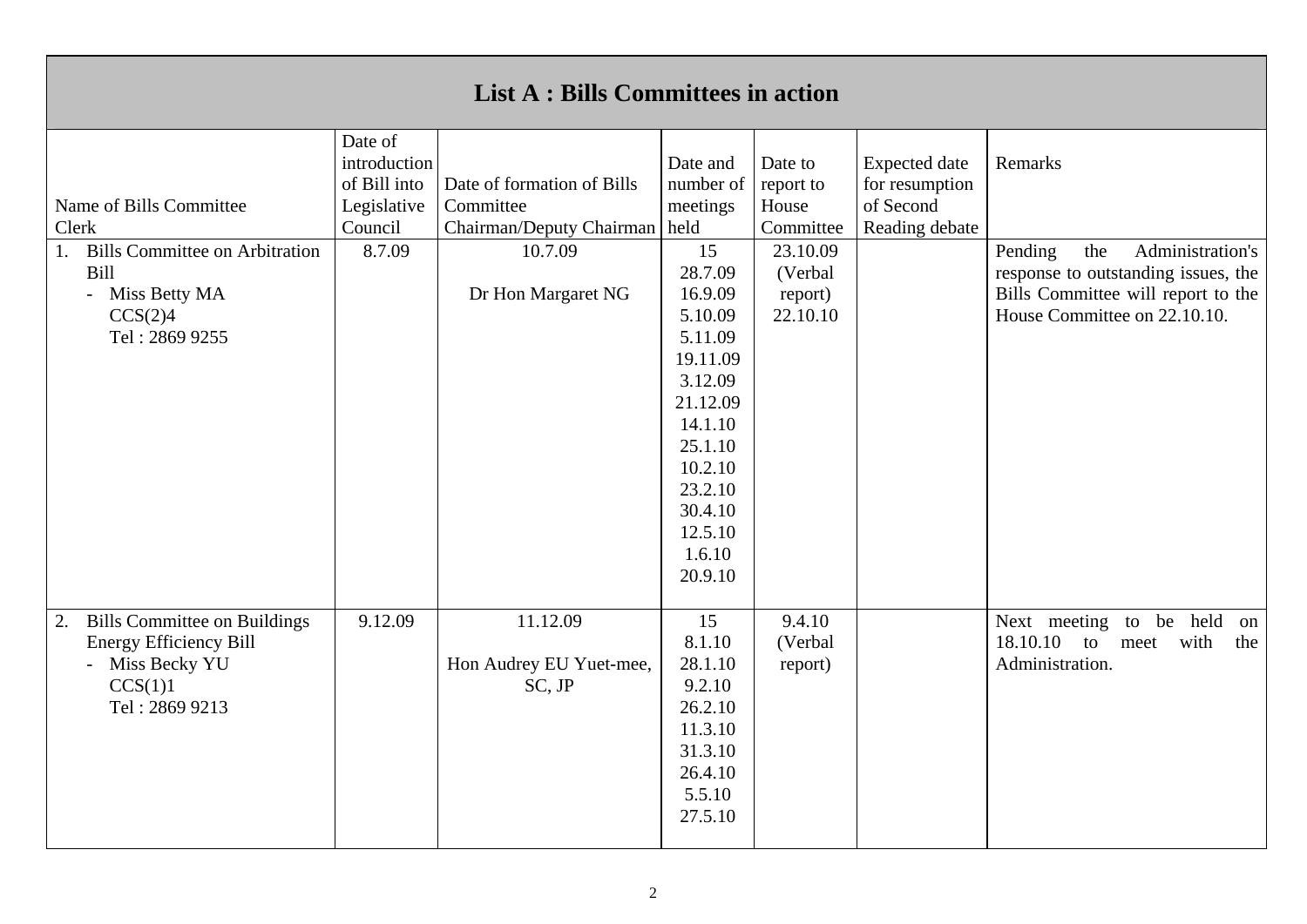| Name of Bills Committee<br>Clerk<br><b>Bills Committee on Buildings</b>                                                                     | Date of<br>introduction<br>of Bill into<br>Legislative<br>Council | Date of formation of Bills<br>Committee<br>Chairman/Deputy Chairman held                                                       | Date and<br>number of<br>meetings<br>4.6.10                                                                          | Date to<br>report to<br>House<br>Committee | <b>Expected</b> date<br>for resumption<br>of Second<br>Reading debate | Remarks                                                                                                                                                                                                                                                            |
|---------------------------------------------------------------------------------------------------------------------------------------------|-------------------------------------------------------------------|--------------------------------------------------------------------------------------------------------------------------------|----------------------------------------------------------------------------------------------------------------------|--------------------------------------------|-----------------------------------------------------------------------|--------------------------------------------------------------------------------------------------------------------------------------------------------------------------------------------------------------------------------------------------------------------|
| <b>Energy Efficiency Bill</b><br>- Miss Becky YU<br>CCS(1)1<br>Tel: 2869 9213<br>(Continued from previous page)                             |                                                                   |                                                                                                                                | 15.6.10<br>7.7.10<br>22.7.10<br>20.9.10<br>30.9.10                                                                   |                                            |                                                                       |                                                                                                                                                                                                                                                                    |
| <b>Bills Committee on Buildings</b><br>3.<br>(Amendment) Bill 2010<br>- Mr WONG Siu-yee<br>CCS(1)4<br>Tel: 2869 9212                        | 3.2.10                                                            | 5.2.10<br>Hon IP Kwok-him, GBS, JP<br>(Chairman)<br>Ir Dr Hon Raymond HO<br>Chung-tai, SBS, S.B.St.J., JP<br>(Deputy Chairman) | 9<br>19.2.10<br>20.3.10<br>$(2$ sessions)<br>31.3.10<br>19.4.10<br>6.5.10<br>27.5.10<br>8.6.10<br>29.6.10<br>13.7.10 | 14.5.10<br>(Verbal<br>report)              |                                                                       | Next meeting<br>to<br>be held<br>on<br>25.10.10<br>with<br>to<br>the<br>meet<br>Administration.                                                                                                                                                                    |
| <b>Bills Committee on Motor</b><br>$\overline{4}$ .<br>Vehicle Idling (Fixed Penalty)<br>Bill<br>Ms Joanne MAK<br>CCS(1)2<br>Tel: 2869 9577 | 28.4.10                                                           | 30.4.10<br>Hon Audrey EU Yuet-mee,<br>SC, JP                                                                                   | $\overline{7}$<br>14.5.10<br>27.5.10<br>1.6.10<br>$(2$ sessions)<br>7.6.10<br>8.7.10<br>21.7.10<br>21.9.10           |                                            |                                                                       | The Bills Committee has held<br>seven meetings since 14.5.10, and<br>considers it necessary to work<br>beyond<br>months<br>three<br>since<br>commencement of its work.<br>Next meeting to be held<br>on<br>$11.10.10$ to<br>with<br>meet<br>the<br>Administration. |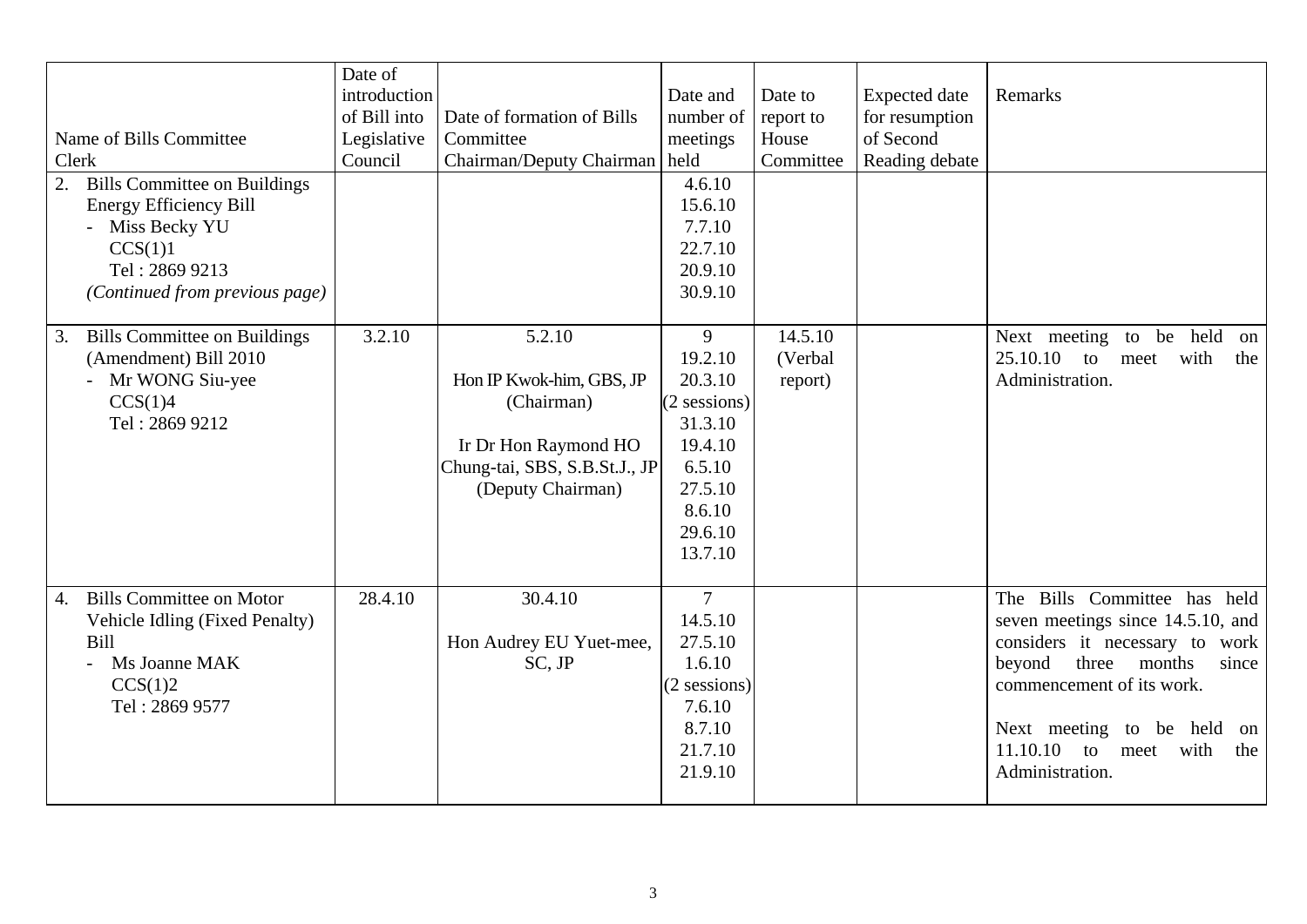|                                                                                                                                | Date of      |                                               |                                                          |           |                      |                                                                                                                                                                                                                |
|--------------------------------------------------------------------------------------------------------------------------------|--------------|-----------------------------------------------|----------------------------------------------------------|-----------|----------------------|----------------------------------------------------------------------------------------------------------------------------------------------------------------------------------------------------------------|
|                                                                                                                                | introduction |                                               | Date and                                                 | Date to   | <b>Expected</b> date | Remarks                                                                                                                                                                                                        |
|                                                                                                                                | of Bill into | Date of formation of Bills                    | number of                                                | report to | for resumption       |                                                                                                                                                                                                                |
| Name of Bills Committee                                                                                                        | Legislative  | Committee                                     | meetings                                                 | House     | of Second            |                                                                                                                                                                                                                |
| Clerk                                                                                                                          | Council      | Chairman/Deputy Chairman   held               |                                                          | Committee | Reading debate       |                                                                                                                                                                                                                |
| <b>Bills Committee on Road Traffic</b><br>5.<br>(Amendment) Bill 2010<br>- Ms YUE Tin-po<br>CCS(1)3<br>Tel: 2899 2127          | 12.5.10      | 14.5.10<br>Hon Miriam LAU Kin-yee,<br>GBS, JP | $\overline{4}$<br>3.6.10<br>21.6.10<br>3.7.10<br>5.10.10 |           |                      | The Bills Committee has held four<br>3.6.10,<br>meetings<br>since<br>and<br>considers it necessary to<br>work<br>three months<br>beyond<br>since<br>commencement of its work.<br>Next meeting to be held<br>on |
|                                                                                                                                |              |                                               |                                                          |           |                      | 4.11.10<br>with<br>to<br>meet<br>the<br>Administration.                                                                                                                                                        |
| <b>Bills Committee on Food Safety</b><br>6.<br>Bill<br>- Miss Mary SO<br>CCS(2)5<br>Tel: 2869 9269                             | 2.6.10       | 4.6.10<br>Hon Fred LI Wah-ming,<br>SBS, JP    | 3<br>18.6.10<br>22.7.10<br>29.9.10                       |           |                      | The Bills Committee has held<br>three meetings since 18.6.10, and<br>considers it necessary to work<br>beyond<br>three<br>months<br>since<br>commencement of its work.<br>Next meeting to be held on           |
|                                                                                                                                |              |                                               |                                                          |           |                      | 18.10.10 to meet<br>with<br>the<br>Administration.                                                                                                                                                             |
| <b>Bills Committee on Legal</b><br>7.<br>Practitioners (Amendment) Bill<br>2010<br>- Miss Mary SO<br>CCS(2)5<br>Tel: 2869 9269 | 30.6.10      | 2.7.10<br>Dr Hon Margaret NG                  | $\overline{3}$<br>14.7.10<br>17.9.10<br>5.10.10          |           |                      | The Bills Committee has held<br>three meetings since 14.7.10, and<br>considers it necessary to work<br>three months<br>beyond<br>since<br>commencement of its work.                                            |
|                                                                                                                                |              |                                               |                                                          |           |                      | Next meeting to be scheduled.                                                                                                                                                                                  |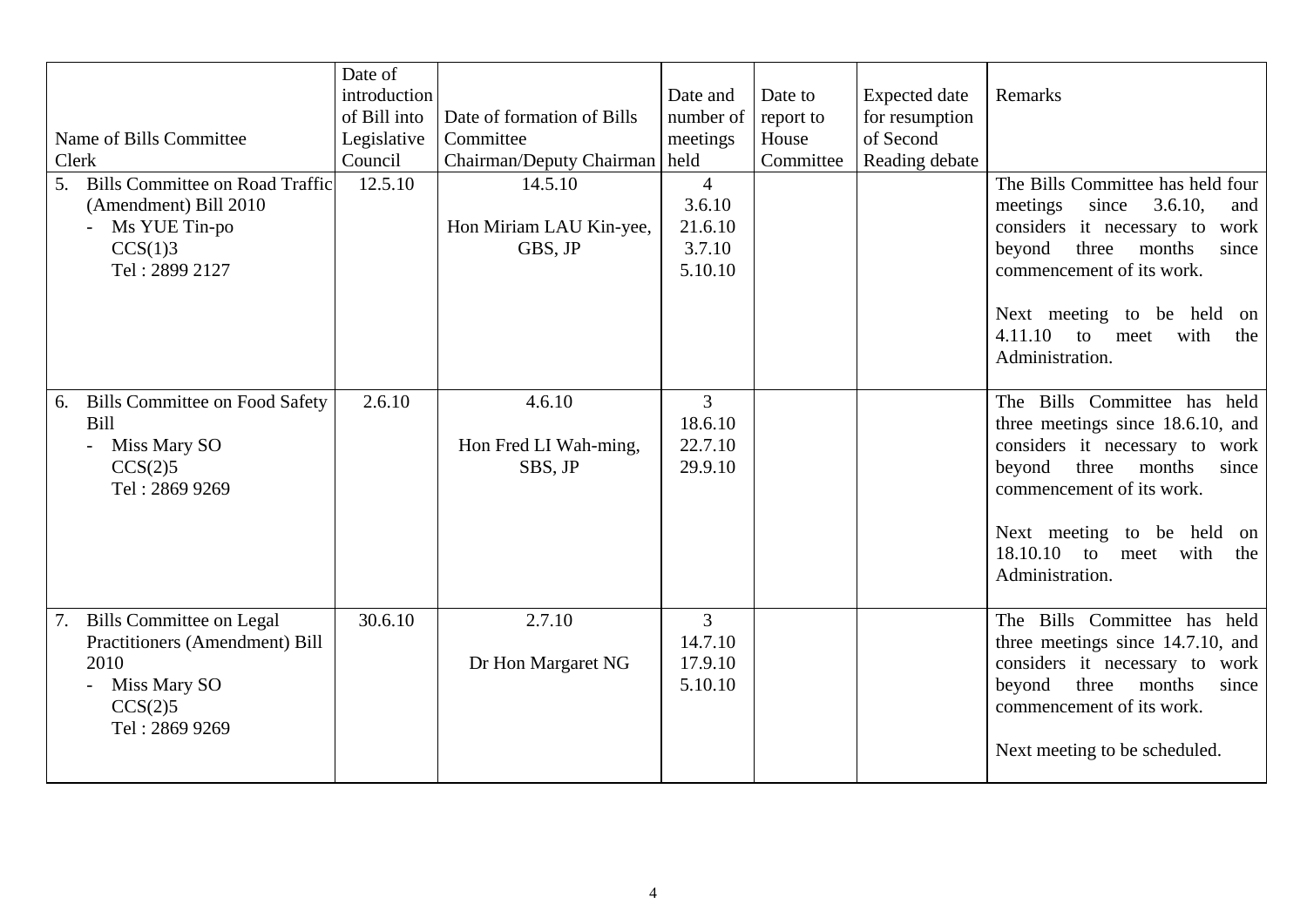| Name of Bills Committee<br>Clerk                                                                                                                | Date of<br>introduction<br>of Bill into<br>Legislative<br>Council | Date of formation of Bills<br>Committee<br>Chairman/Deputy Chairman   held                            | Date and<br>number of<br>meetings               | Date to<br>report to<br>House<br>Committee | <b>Expected</b> date<br>for resumption<br>of Second<br>Reading debate | Remarks                                                                                                                                                                                                                                                                      |
|-------------------------------------------------------------------------------------------------------------------------------------------------|-------------------------------------------------------------------|-------------------------------------------------------------------------------------------------------|-------------------------------------------------|--------------------------------------------|-----------------------------------------------------------------------|------------------------------------------------------------------------------------------------------------------------------------------------------------------------------------------------------------------------------------------------------------------------------|
| <b>Bills Committee on Matrimonial</b><br>8.<br>Proceedings and Property<br>(Amendment) Bill 2010<br>Miss Flora TAI<br>CCS(2)3<br>Tel: 2869 9252 | 30.6.10                                                           | 2.7.10<br>Dr Hon Margaret NG                                                                          | $\overline{3}$<br>12.7.10<br>10.9.10<br>5.10.10 |                                            |                                                                       | The Bills Committee has<br>held<br>three meetings since 12.7.10, and<br>considers it necessary to work<br>beyond<br>three months<br>since<br>commencement of its work.<br>Next meeting to be held on<br>8.11.10<br>to<br>with<br>meet<br>the<br>Administration.              |
| <b>Bills Committee on Residential</b><br>9.<br>Care Homes (Persons with<br>Disabilities) Bill<br>- Miss Betty MA<br>CCS(2)4<br>Tel: 2869 9255   | 30.6.10                                                           | 2.7.10<br>Hon WONG Sing-chi                                                                           | $\overline{2}$<br>9.7.10<br>27.9.10             |                                            |                                                                       | The Bills Committee has held two<br>meetings<br>since 9.7.10,<br>and<br>considers it necessary to<br>work<br>beyond<br>three months<br>since<br>commencement of its work.<br>Next meeting to be held<br>on<br>25.10.10<br>with<br>to<br>the<br>meet<br>Administration.       |
| 10. Bills Committee on<br><b>Communications Authority Bill</b><br>Ms YUE Tin-po<br>CCS(1)3<br>Tel: 2899 2127                                    | 30.6.10                                                           | 2.7.10<br>Hon LAU Kong-wah, JP<br>(Chairman)<br>Dr Hon Samson TAM Wai-<br>ho, JP<br>(Deputy Chairman) | $\mathbf{1}$<br>22.7.10                         |                                            |                                                                       | The Bills Committee has held one<br>meeting<br>22.7.10,<br>since<br>and<br>considers it necessary to<br>work<br>three<br>months<br>beyond<br>since<br>commencement of its work.<br>Next meeting to be held on<br>7.10.10 to meet with deputations<br>and the Administration. |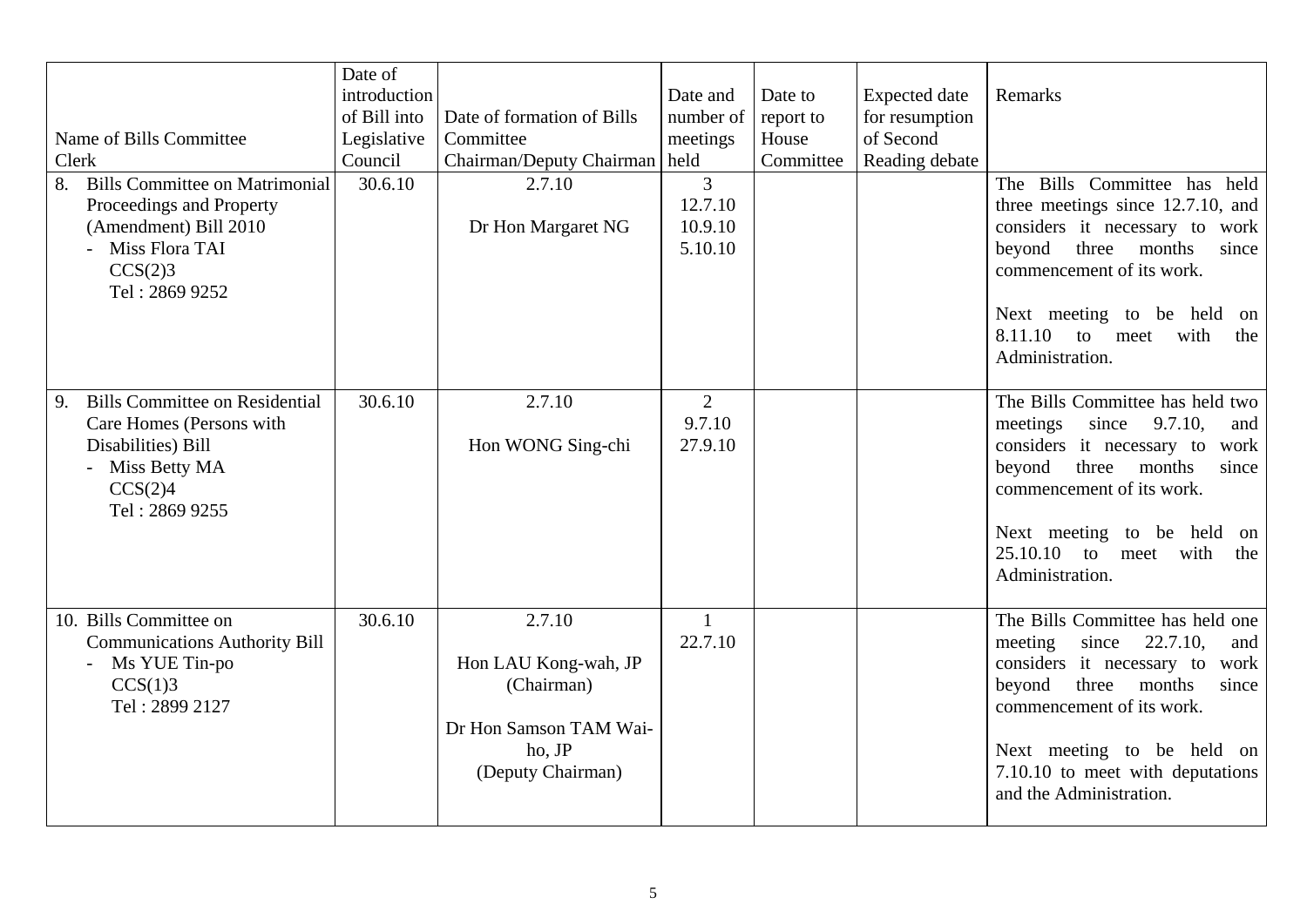| Name of Bill                                                                                                                       | Object(s) of the Bill                                                                                                                                                                                                                                                                                     | Date of<br>introduction of<br>Bill into<br>Legislative<br>Council | Date of House<br>Committee<br>meeting(s) at<br>which the Bill<br>was/will be<br>considered | Remarks |
|------------------------------------------------------------------------------------------------------------------------------------|-----------------------------------------------------------------------------------------------------------------------------------------------------------------------------------------------------------------------------------------------------------------------------------------------------------|-------------------------------------------------------------------|--------------------------------------------------------------------------------------------|---------|
| <b>Adaptation of Laws</b><br>(Military References)<br><b>Bill 2010</b>                                                             | To adapt certain military references in, and other related<br>provisions of, the laws of Hong Kong to bring them into<br>conformity with the Basic Law and with the status of Hong<br>Kong as a Special Administrative Region of the People's<br>Republic of China.                                       | 14.7.10                                                           | 8.10.10                                                                                    |         |
| <b>Securities and Futures</b><br>2.<br>and Companies<br>Legislation (Structured<br><b>Products Amendment</b> )<br><b>Bill 2010</b> | To transfer the regulation of public offers of structured<br>products in the form of shares or debentures from the<br>prospectus regime of the Companies Ordinance to the offers<br>of investments regime of the Securities and Futures<br>Ordinance and to make consequential and related<br>amendments. | 14.7.10                                                           | 8.10.10                                                                                    |         |
| <b>Competition Bill</b><br>3.                                                                                                      | To prohibit conduct that prevents, restricts or distorts<br>competition in Hong Kong; to prohibit mergers that<br>substantially lessen competition in Hong Kong; to establish a<br>Competition Commission and a Competition Tribunal; and<br>to provide for incidental and connected matters.             | 14.7.10                                                           | 8.10.10                                                                                    |         |

#### **List B : Bills pending decision of House Committee**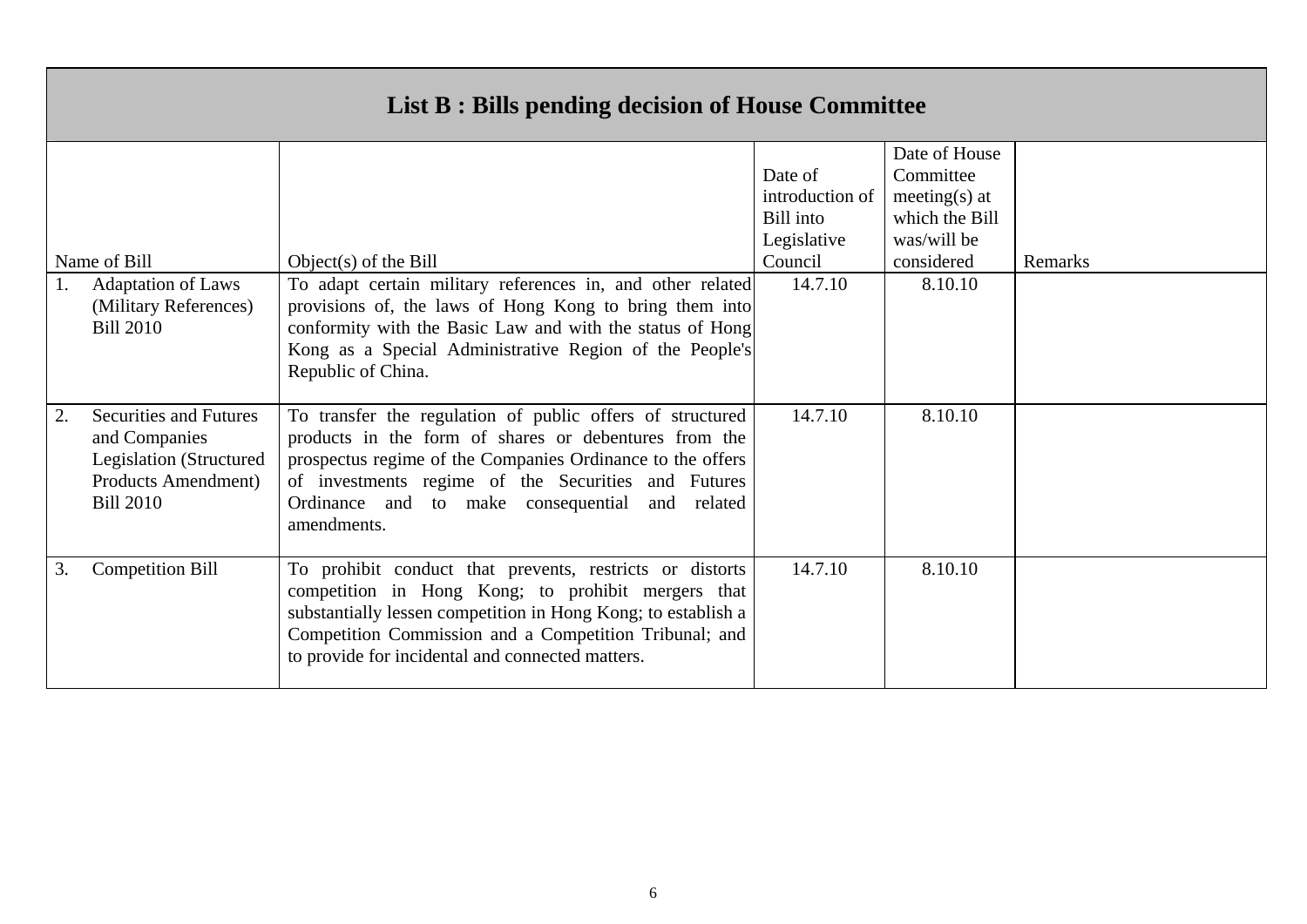## **List C : Subcommittee on Members' Remuneration and Operating Expenses Reimbursement**

|                                       | Date of formation of       | Date and      | Date to report |                                                |
|---------------------------------------|----------------------------|---------------|----------------|------------------------------------------------|
| Name of Subcommittee                  | Subcommittee               | number of     | to House       |                                                |
| Clerk                                 | Chairman/Deputy Chairman   | meetings held | Committee      | Remarks                                        |
| Subcommittee on Members' Remuneration | 17.10.08                   |               |                | The Subcommittee is reviewing the level of     |
| and Operating Expenses Reimbursement  |                            | 18.11.08      |                | Members' operating expenses reimbursement      |
| - Mr Andy LAU                         | Hon Emily LAU Wai-hing, JP | 25.6.09       |                | and will draw up a submission to the           |
| PCS(A)                                |                            | 14.9.10       |                | Independent Commission on Remuneration for     |
| Tel: 2869 9480                        |                            | 4.10.10       |                | Members of the Executive Council, and the      |
|                                       |                            |               |                | Legislature, and Officials under the Political |
|                                       |                            |               |                | Appointment System of the Hong Kong Special    |
|                                       |                            |               |                | Administrative Region for consideration in due |
|                                       |                            |               |                | course.                                        |
|                                       |                            |               |                |                                                |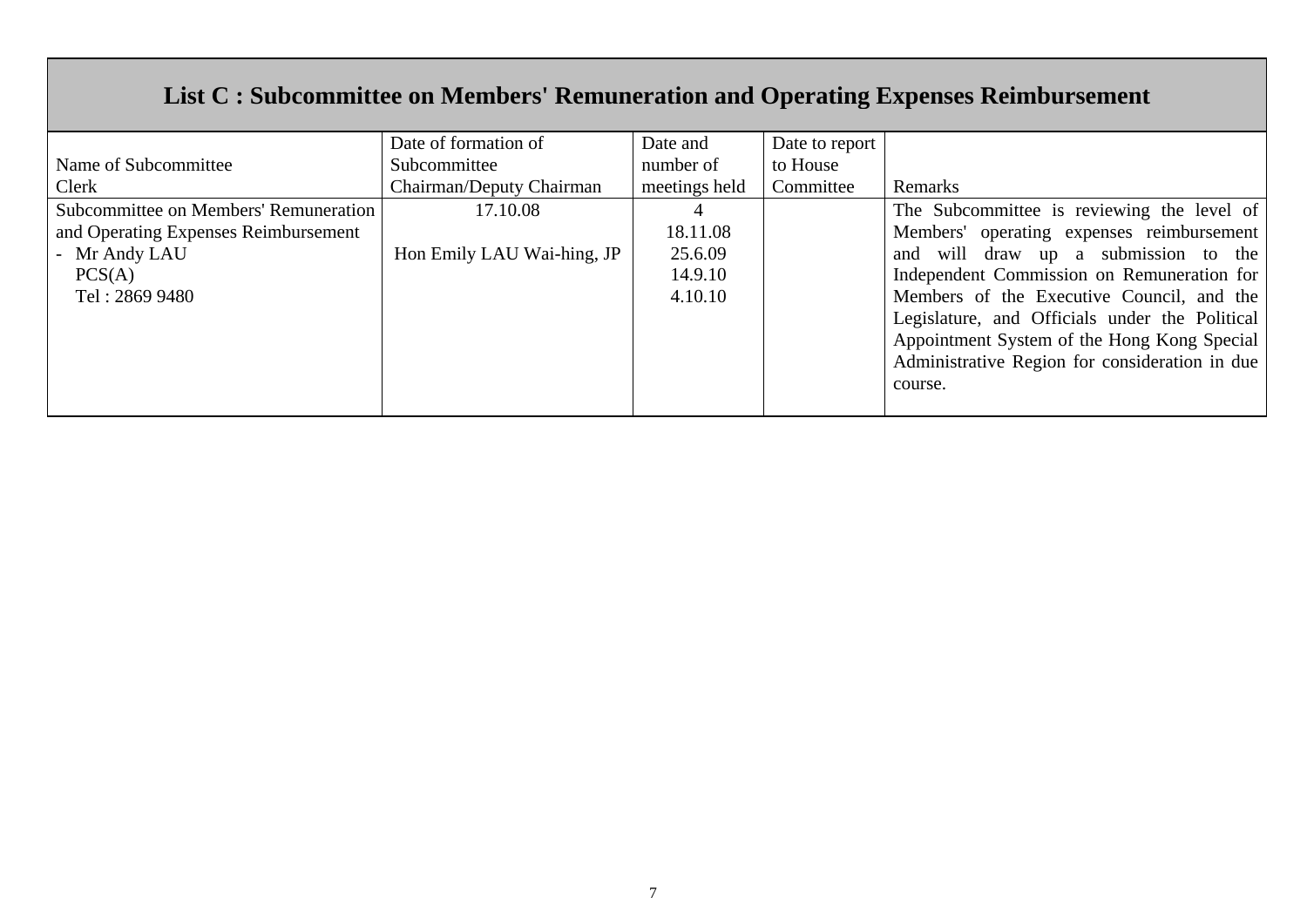| reporting to House Committee on 8.10.10 |                          |               |                |                                              |  |  |  |  |
|-----------------------------------------|--------------------------|---------------|----------------|----------------------------------------------|--|--|--|--|
|                                         | Date of formation of     | Date and      | Date to report |                                              |  |  |  |  |
| Name of Subcommittee                    | Subcommittee             | number of     | to House       |                                              |  |  |  |  |
| Clerk                                   | Chairman/Deputy Chairman | meetings held | Committee      | Remarks                                      |  |  |  |  |
| Subcommittee on Country Parks           | 11.6.10                  | 6             | 8.10.10        | Reporting to the House Committee on 8.10.10. |  |  |  |  |
| (Designation) (Consolidation)           |                          | 22.6.10       |                |                                              |  |  |  |  |
| (Amendment) Order 2010                  | Hon Tanya CHAN           | 13.7.10       |                |                                              |  |  |  |  |
| Ms Debbie YAU                           |                          | 29.7.10       |                |                                              |  |  |  |  |
| CCS(1)6                                 |                          | 27.9.10       |                |                                              |  |  |  |  |
| Tel: 2869 9498                          |                          | 4.10.10       |                |                                              |  |  |  |  |
|                                         |                          | 6.10.10       |                |                                              |  |  |  |  |
|                                         |                          |               |                |                                              |  |  |  |  |
| Subcommittee on the three Inland<br>2.  | 9.7.10                   |               | 8.10.10        | Reporting to the House Committee on 8.10.10. |  |  |  |  |
| Revenue (Double Taxation Relief and     |                          | 13.9.10       |                |                                              |  |  |  |  |
| Prevention of Fiscal Evasion with       | Hon James TO Kun-sun     |               |                |                                              |  |  |  |  |
| respect to Taxes on Income) Orders      |                          |               |                |                                              |  |  |  |  |
| gazetted on 2 July 2010                 |                          |               |                |                                              |  |  |  |  |
| Ms Anita SIT                            |                          |               |                |                                              |  |  |  |  |
| CCS(1)5                                 |                          |               |                |                                              |  |  |  |  |
| Tel: 2869 9244                          |                          |               |                |                                              |  |  |  |  |
|                                         |                          |               |                |                                              |  |  |  |  |

#### **List D : Subcommittees on subsidiary legislation/draft subsidiary legislation/other instruments reporting to House Committee on 8.10.10**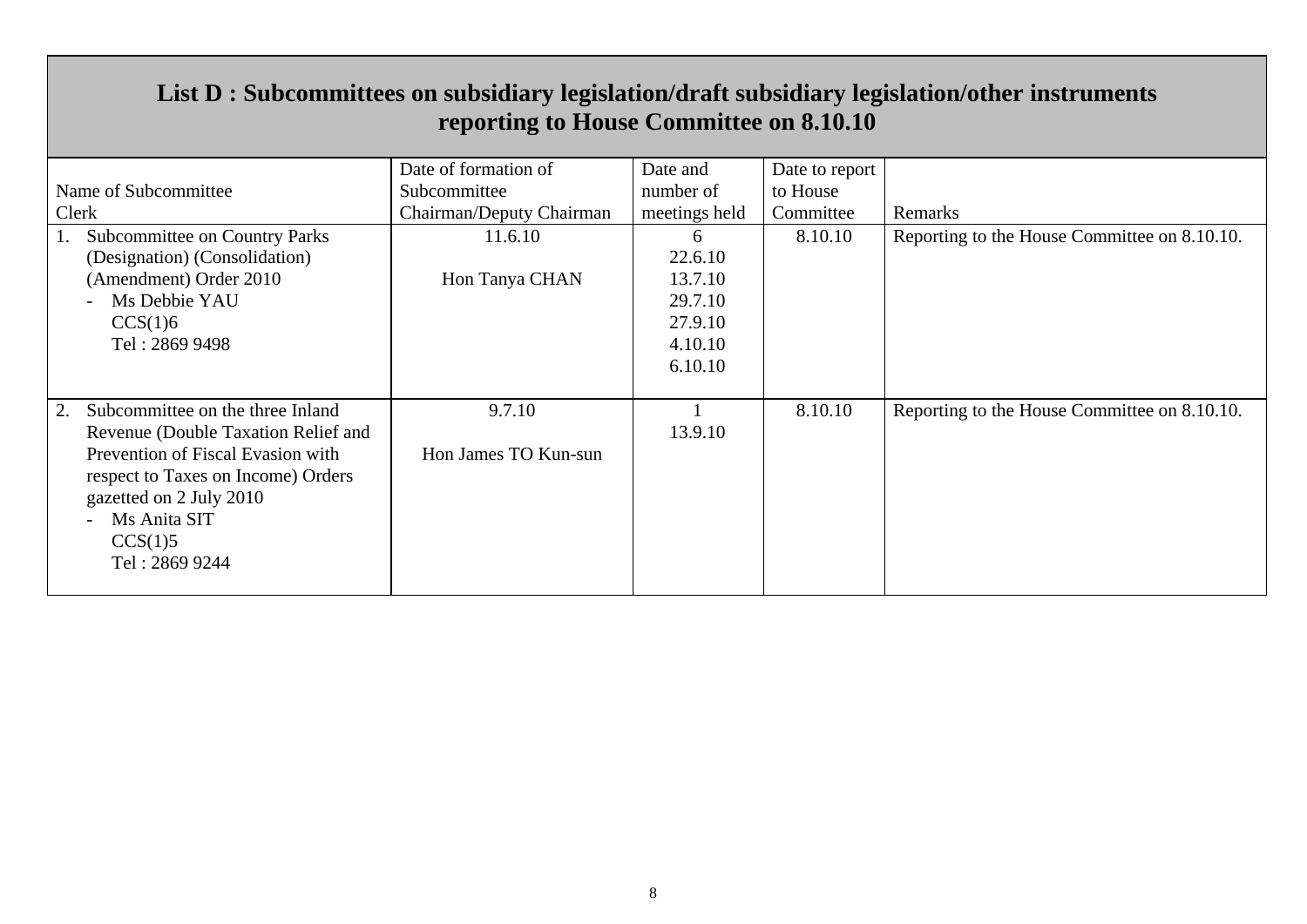| List E : Other subcommittees under House Committee in action                                                                                                                                                 |                                                                                                                                            |                         |                                                                                                                                                                                                                                                                                                           |  |  |  |  |
|--------------------------------------------------------------------------------------------------------------------------------------------------------------------------------------------------------------|--------------------------------------------------------------------------------------------------------------------------------------------|-------------------------|-----------------------------------------------------------------------------------------------------------------------------------------------------------------------------------------------------------------------------------------------------------------------------------------------------------|--|--|--|--|
|                                                                                                                                                                                                              | Date of formation of                                                                                                                       | Number of meetings      |                                                                                                                                                                                                                                                                                                           |  |  |  |  |
| Name of Subcommittee                                                                                                                                                                                         | Subcommittee                                                                                                                               | held                    |                                                                                                                                                                                                                                                                                                           |  |  |  |  |
| Clerk                                                                                                                                                                                                        | Chairman/Deputy Chairman                                                                                                                   | (Date of first meeting) | Terms of reference of the subcommittee                                                                                                                                                                                                                                                                    |  |  |  |  |
| Subcommittee to Study Issues Arising from<br>Lehman Brothers-related Minibonds and<br><b>Structured Financial Products</b><br>- Miss Polly YEUNG<br>CCS(1)7<br>Tel: 2869 9246                                | 17.10.08<br>Ir Dr Hon Raymond HO<br>Chung-tai, SBS, S.B.St.J., JP<br>(Chairman)<br>Dr Hon Philip WONG<br>Yu-hong, GBS<br>(Deputy Chairman) | 86<br>(27.10.08)        | To study issues arising from Lehman Brothers-<br>related minibonds and structured financial<br>products and to make recommendations where<br>necessary.                                                                                                                                                   |  |  |  |  |
| Subcommittee to Examine the Implementation<br>2.<br>in Hong Kong of Resolutions of the United<br>Nations Security Council in relation to<br><b>Sanctions</b><br>- Ms YUE Tin-po<br>CCS(1)3<br>Tel: 2899 2127 | 7.11.08<br>Dr Hon Margaret NG                                                                                                              | 8<br>(1.12.08)          | To examine the implementation in Hong Kong<br>resolutions of the United Nations Security<br>Council in relation to sanctions by Regulations<br>made under section 3 of the United Nations<br>Sanctions Ordinance (Cap. 537) and to follow up<br>the recommendations made by the previous<br>Subcommittee. |  |  |  |  |
| Subcommittee to Study Issues Relating to<br>3.<br><b>Mainland-HKSAR Families</b><br>- Miss Betty MA<br>CCS(2)4<br>Tel: 2869 9255                                                                             | 2.1.09<br>Hon LEE Cheuk-yan<br>(Chairman)<br>Hon LEUNG Yiu-chung<br>(Deputy Chairman)                                                      | 14<br>(16.1.09)         | To study the population policy and measures<br>relating to Mainland-Hong Kong families, and<br>make recommendations in this regard.                                                                                                                                                                       |  |  |  |  |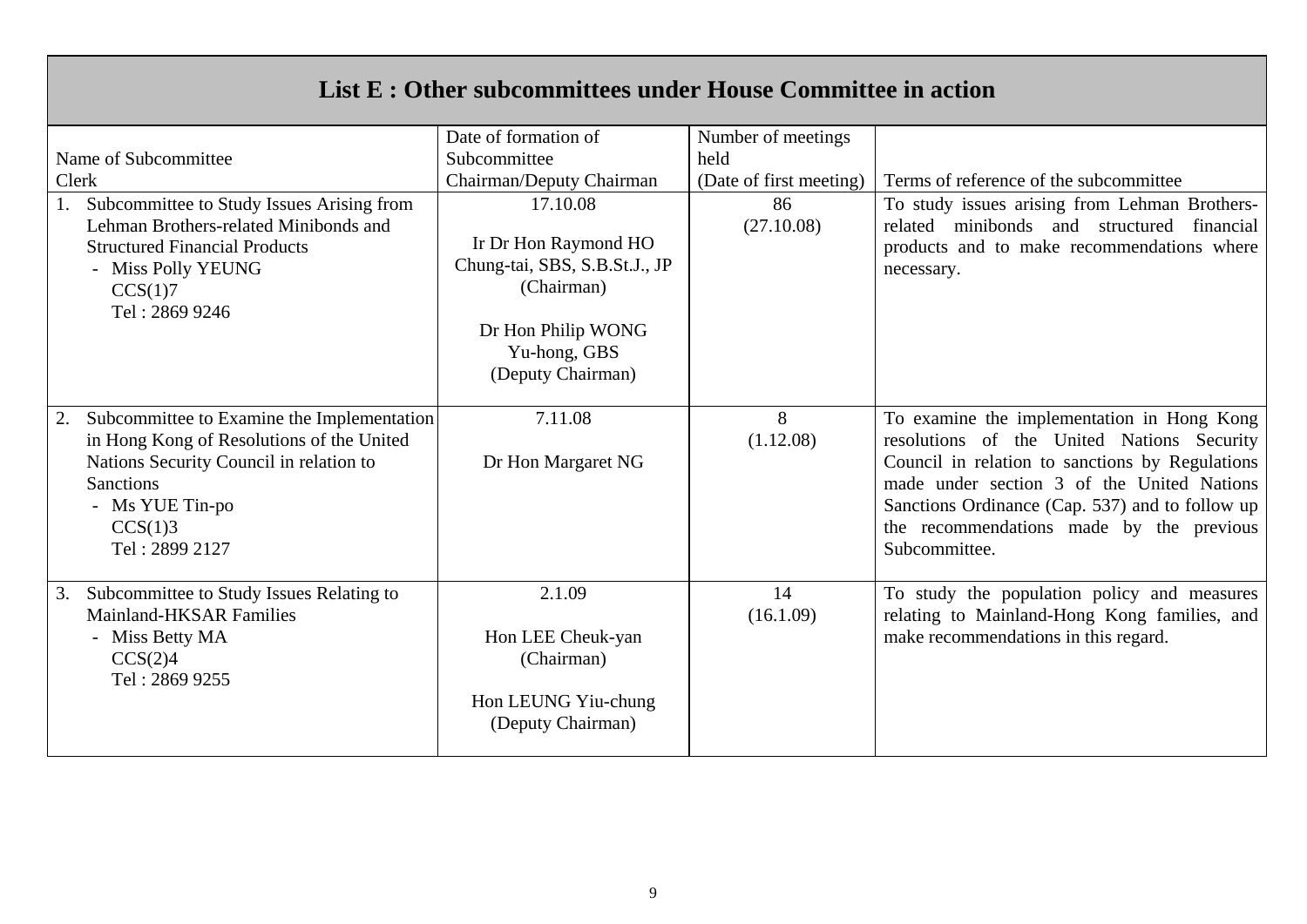### **List F : Subcommittees under Panels in action**

|                      |                                         |                | Date of formation of     | Number of meetings      |                                                  |
|----------------------|-----------------------------------------|----------------|--------------------------|-------------------------|--------------------------------------------------|
| Name of Subcommittee |                                         |                | Subcommittee             | held                    |                                                  |
|                      | Clerk                                   | Panel          | Chairman/Deputy Chairman | (Date of first meeting) | Terms of reference of the subcommittee           |
|                      | <b>Subcommittee on Matters Relating</b> | Panel on       | 24.10.08                 | 23                      | To follow up various issues relating to the      |
|                      | to Railways                             | Transport      |                          | (21.11.08)              | planning and implementation of new railway       |
|                      | Ms Joanne MAK                           |                | Hon Miriam LAU Kin-yee,  |                         | projects, and the operation of existing          |
|                      | CCS(1)2                                 |                | GBS, JP                  |                         | railways.                                        |
|                      | Tel: 2869 9577                          |                |                          |                         |                                                  |
|                      |                                         |                |                          |                         |                                                  |
| 2.                   | Subcommittee on Improving Air           | Panel on       | 24.11.08                 | 12                      | To monitor and study policies as well as         |
|                      | Quality                                 | Environmental  |                          | (10.12.08)              | public concerns on improving air quality.        |
|                      | Miss Becky YU                           | <b>Affairs</b> | Hon Audrey EU Yuet-mee,  |                         |                                                  |
|                      | CCS(1)1                                 |                | $SC$ , $JP$              |                         |                                                  |
|                      | Tel: 2869 9213                          |                |                          |                         |                                                  |
|                      |                                         |                |                          |                         |                                                  |
| 3.                   | Subcommittee on Harbourfront            | Panel on       | 25.11.08                 | 8                       | To monitor and study the planning, land use      |
|                      | Planning                                | Development    |                          | (5.12.08)               | and related issues in respect of the             |
|                      | Mr WONG Siu-yee                         |                | Prof Hon Patrick LAU     |                         | harbourfront areas on both sides of the          |
|                      | CCS(1)4                                 |                | Sau-shing, SBS, JP       |                         | Victoria Harbour.                                |
|                      | Tel: 2869 9212                          |                | (Chairman)               |                         |                                                  |
|                      |                                         |                |                          |                         |                                                  |
| 4.                   | Joint Subcommittee to Monitor           | Panel on Home  | 10.12.08                 | 10                      | To<br>monitor<br>issues<br>relating<br>the<br>to |
|                      | the Implementation of the West          | Affairs and    |                          | (19.12.08)              | implementation of the West Kowloon               |
|                      | <b>Kowloon Cultural District</b>        | Panel on       | Hon IP Kwok-him, GBS, JP |                         | Cultural District project, including the work    |
|                      | Project                                 | Development    | (Chairman)               |                         | of the West Kowloon Cultural District            |
|                      | Ms Betty FONG                           |                |                          |                         | Authority, the project's interface with arts     |
|                      | CCS(2)2                                 |                | Hon LEE Wing-tat         |                         | and cultural development, and other related      |
|                      | Tel: 2869 9253                          |                | (Deputy Chairman)        |                         | matters.                                         |
|                      |                                         |                |                          |                         |                                                  |